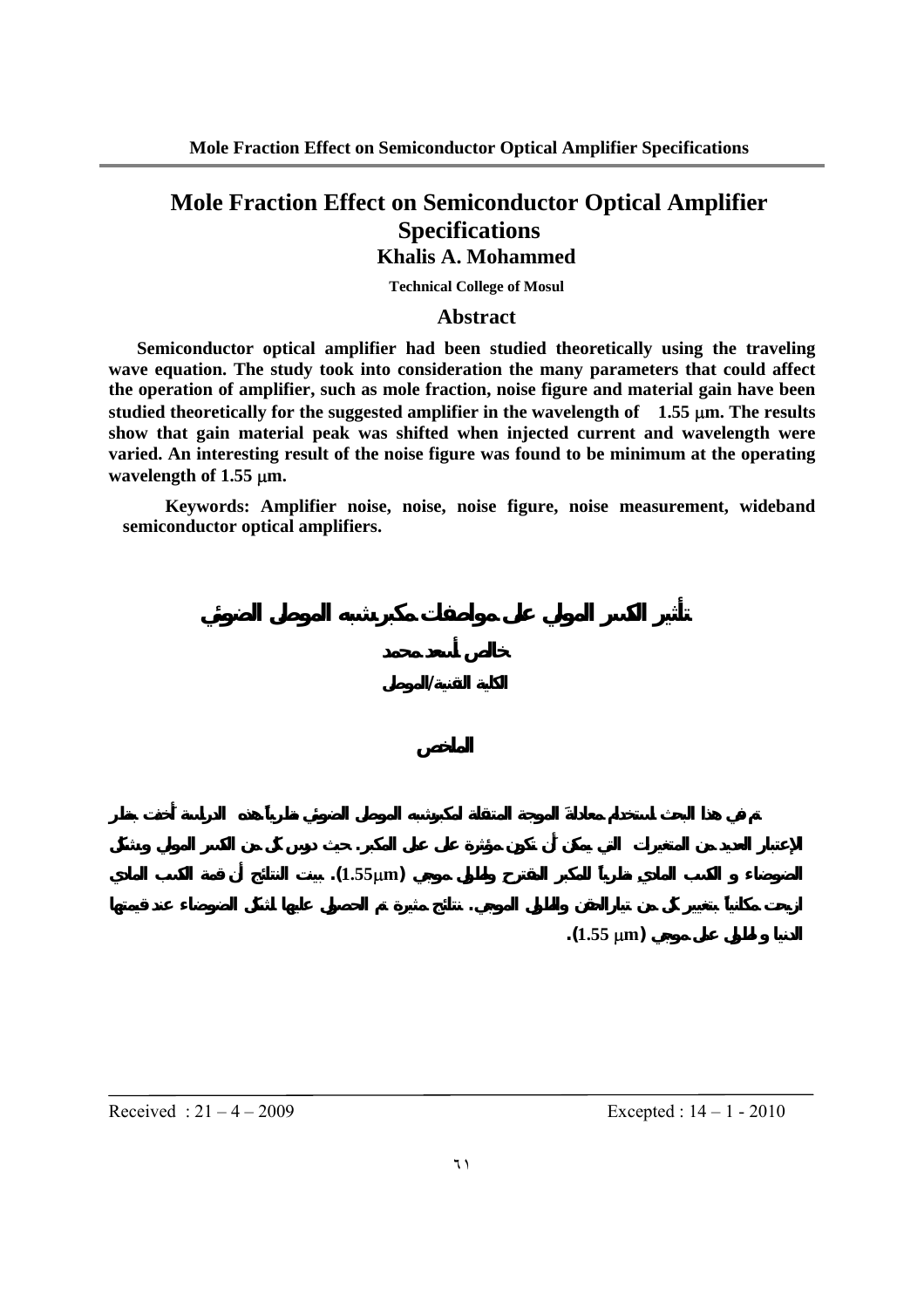### **I. INTRODUCTION**

Light can be sent long distances through high quality fiber with little dispersion or attenuation. The 1.5µm wavelength that is commonly used in communication systems corresponds to a frequency of  $2*10^{14}$ Hz. A bandwidth of even 0.1% of this carrier, 100GHz, is wider than any encountered in electrical systems. Optical systems are also much less susceptible to interference in comparison to electrical systems. A combination of the above factors has made optical communications, the method of choice for distances over 100 km [1].

Semiconductor optical amplifiers (SOA) are interesting devices for a wide range of applications in optical communication systems. The vertical-cavity design gives these devices a number of advantages over in-plane devices, such as high coupling efficiency to optical fiber, low power consumption, small form factor, and the possibility of fabricating 2-D arrays on wafer [2]. Furthermore, the technology allows for on-wafer testing and is compatible with low-cost manufacturing and packaging techniques. These advantages all draw from the fundamental geometrical differences between the vertical cavity and the in-plane designs. In a vertical-cavity structure, the optical mode passes perpendicularly through the different material layers. Consequently, the electrical field is always parallel to the plane of the active layers. This makes vertical-cavity SOA insensitive to the polarization of the signal light. It also makes the gain per pass very small, on the order of a few percent [2].

Optical amplifiers are incorporated into optical communication systems in order to increase transmission distance or receiver sensitivity. However, amplification is achieved at the cost of compromised signal integrity [2]. The noise figure is a figure of merit for the SNR degradation, and hence for the power penalty associated with the introduction of the device into a transmission system. This makes the noise figure one of the most important properties of optical amplifiers for their applications in optical communication systems [2]. The inhomogeneous line broadening of EDFA can be eliminated by using SOA but at the cost of high noise figure [3]. The noise figure deserves a detailed study because the inversion factor is not directly related to the gain of the SOA [4]. Well-known properties of SOAs have been used to obtain the gain uniformity, and very low level of noise figure [5].

The mole fraction has a main effect on material gain calculations as can be seen in other published papers [6][7] in order to calculate the noise and the noise figure of SOA, the material gain of the SOA has been estimated also for different mole fraction in this work.

### **II. THEORY**

The theoretical basis for the noise figure of optical amplifiers is reviewed, and a consistent approach to determining the noise figure of cascaded components is developed. It is shown that when the noise figure is defined in terms of the input and output signal-to-noise ratios, the formulation provides a consistent theoretical formulation for measurement techniques using optical and optoelectronic measurement methods. The paper concludes with a review of measurement techniques for characterization of the noise figure [8].

The undesired optical power fluctuations (intensity noise) introduced by optical components cause transmission impairments in optical communications systems [8]. This noise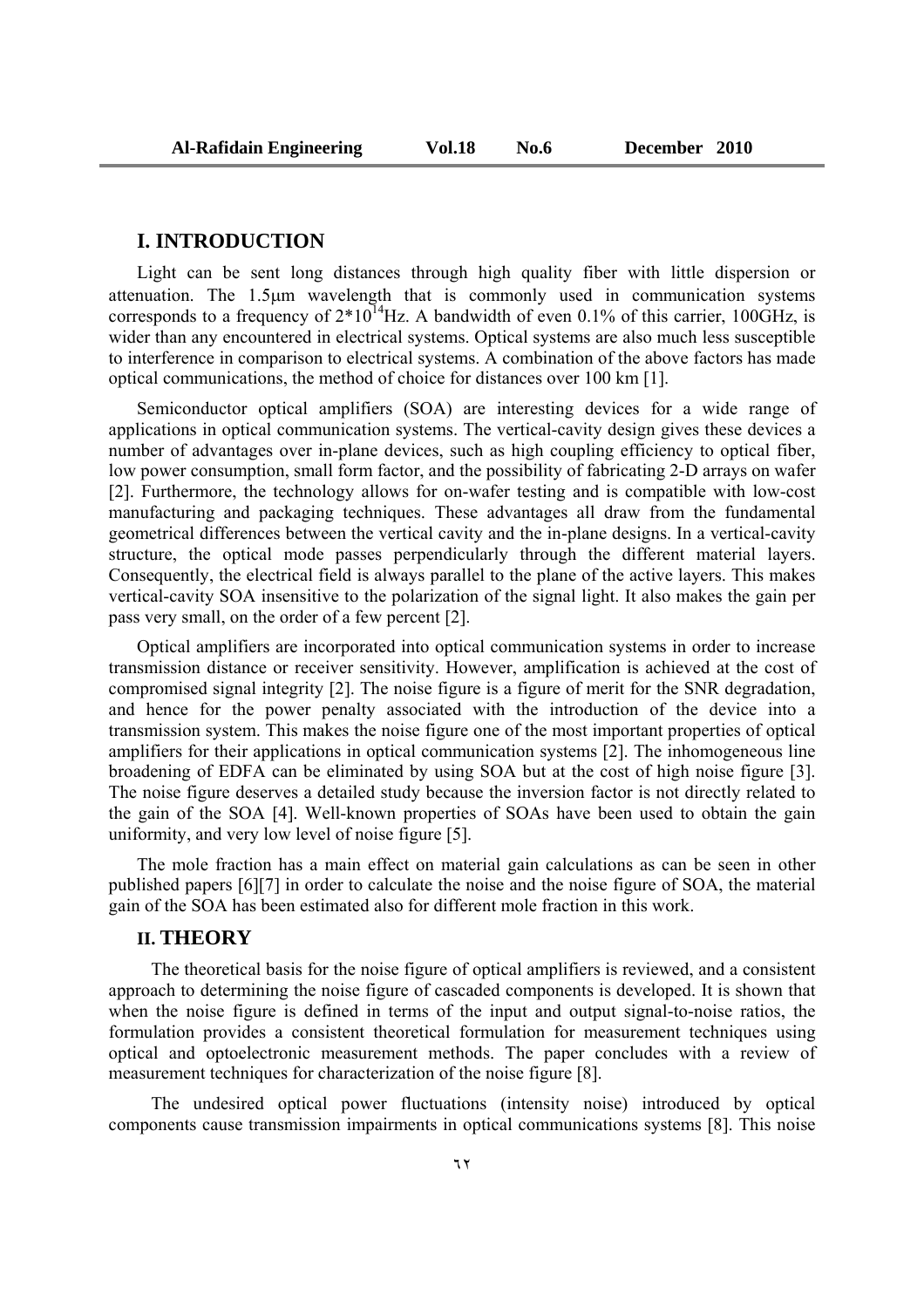can be characterized indirectly by measuring the optical field power spectrum and using an approximate model to evaluate the intensity noise. Alternatively, optoelectronic detection is used where a photodetector converts the optical power into an electrical signal and the accompanying noise is analyzed using standard electronic techniques. Characterization of the noise figure of an optical amplifier can be straightforward or complicated depending on the context in which the noise figure data are employed. For the simple situation where the noise figure is used to quantify the contribution of the Erbium doped fiber amplifier (EDFA) to the accumulation of amplified spontaneous emission (ASE) in a cascade of amplifiers, optical measurement methods are commonly used. In cases where the complete noise figure is required, such as when optical reflection-induced intensity noise must be considered, optoelectronic measurement methods should be used. The model presented here applies to both optical and optoelectronic noise figure measurement techniques. Reduced to its simplest form, it is shown to be consistent with the noise figure as defined by the IEC(SC86C, Working Group 3)[8], the international standards body responsible for optical amplifier noise figure definitions. That definition has been adopted by the ITU-T (International Telecommunications Union-Telecommunications) and is in use by the major test instrument and optical amplifier equipment manufacturers.

Pertinent geometrical and material parameters for the device under consideration are given in Table 1. The InGaAsP direct bandgap bulk-material active region has a material gain coefficient given by [6]:

$$
g_m(\nu_k, n) = \frac{c^2}{4\sqrt{2\pi^2 n_1^2 \tau \nu^2}} \left( \frac{2m_e m_{hh}}{\hbar (m_e + m_{hh})} \right)^{\frac{3}{2}} x \sqrt{\nu - \frac{E_g(n)}{\hbar}} (f_c(\nu) - f_\nu(\nu)) \qquad \dots \qquad (1)
$$

where

- *c* speed of light in a vacuum.
- $\nu$  optical frequency.
- $n_1$  active region refractive index.
- $\tau$  radiative carrier recombination lifetime.
- h Planck's constant h divided by  $2\pi$ .
- $m_e$   $m_{hh}$  conduction band (CB) electron and valence band (VB) heavy hole effective masses, respectively.
- *n* CB carrier (electron) density.

Recalling equation(1), the factors can be affected by the mole fraction are; the energy gap [  $E_g(n)$ ], and hence optical frequency (*v*), the active region refractive index ( $n<sub>1</sub>$ ), quasi Fermi level separation.

The bandgap  $E_g$  energy can be expressed as[6]:

$$
E_g(n) = E_{go} - \Delta E_g(n) \tag{2} \qquad \qquad \dots \qquad (2) \quad E_{go} \quad \text{the}
$$

bandgap energy with no injected carriers, is given by the quadratic approximation [6,7]:

$$
E_{go} = e(a + by + cy^2) \tag{3} \qquad (3)
$$

and *b* are the quadratic coefficients and *e* the electronic charge. ∆*Eg(n)* is the bandgap shrinkage due to the injected carrier density given by[6]: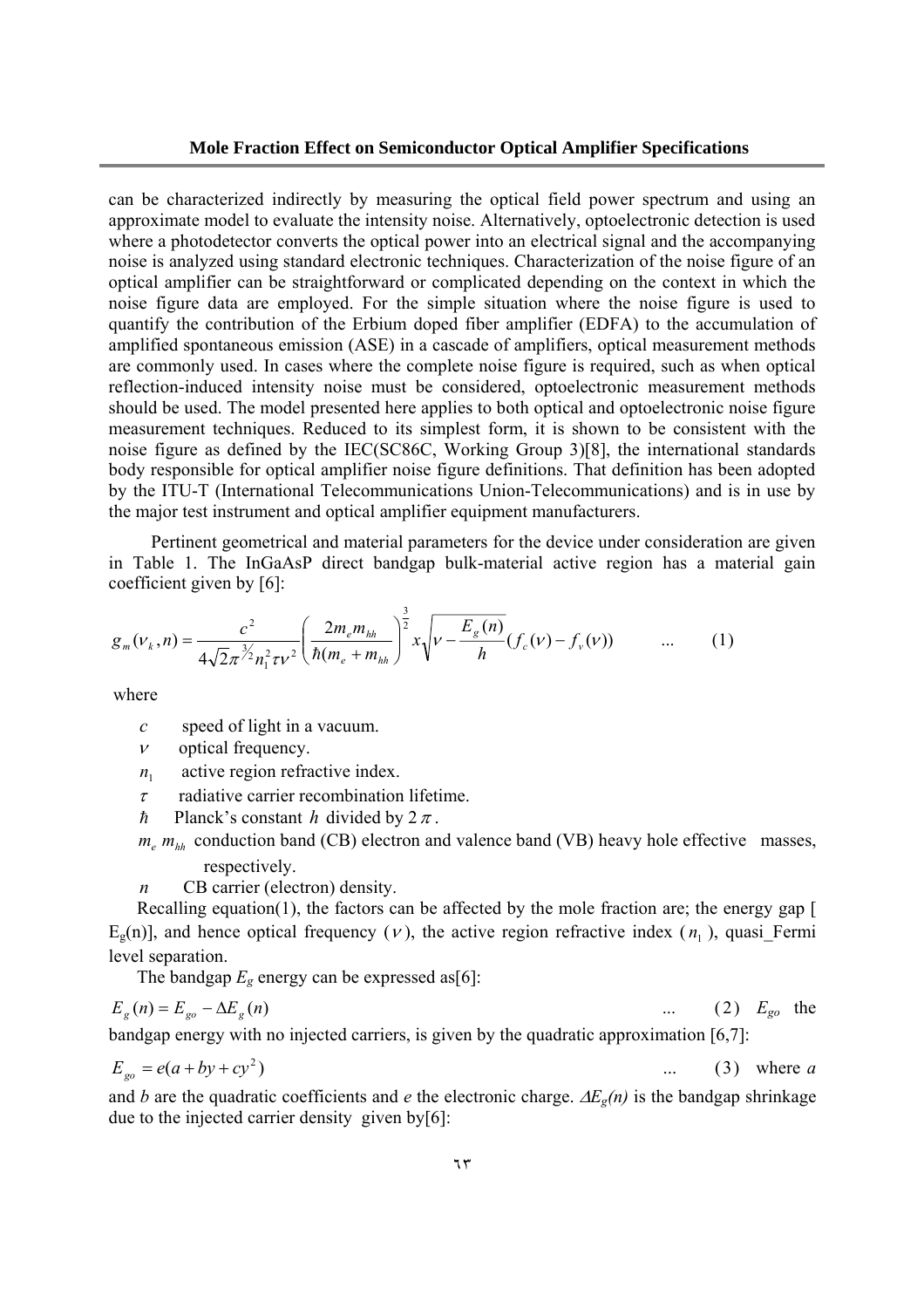$$
\Delta E_g(n) = eK_g n^{\frac{1}{3}} \tag{4}
$$

where  $K_g$  is the bandgap shrinkage coefficient. The value of  $K_g$  used in the model is taken to be slightly less than the value for In<sub>0.15</sub>Ga<sub>0.85</sub>As. The main effect of ∆*E<sub>g</sub>* is to shift the peak of the gain and spontaneous emission spectra toward longer wavelengths.

The Fermi-Dirac distributions in the CB and VB are given by [6,7]:

$$
f_c(v) = \left\{ \exp\left(\frac{E_a - E_{fc}}{kT}\right) + 1 \right\}^{-1} \qquad \dots \qquad (5)
$$
  

$$
f_v(v) = \left\{ \exp\left(\frac{E_b - E_{fv}}{kT}\right) + 1 \right\}^{-1} \qquad \dots \qquad (6)
$$

where

$$
E_a = (hv - E_g(n))\frac{m_{hh}}{m_e + m_{hh}}
$$
 ... (7)

$$
E_b = -(hv - E_g(n))\frac{m_e}{m_e + m_{hh}}
$$
 (8)

*T* is absolute temperature and *k* the Boltzmann constant. *Efc* is the quasi-Fermi level of the CB relative to the bottom of the band.  $E_f$  is the quasi-Fermi level of the VB relative to the top of the band. They can be estimated using the Nilsson approximation [9]:

$$
E_{f_c} = \left\{ \ln \delta + \delta \left[ 64 + 0.05524 \delta \left( 64 + \sqrt{\delta} \right) \right]^{-1/4} \right\} kT \tag{9}
$$

$$
E_{f} = -\left\{\ln \varepsilon + \varepsilon \left[64 + 0.05524 \varepsilon \left(64 + \sqrt{\varepsilon}\right)\right]^{1/4}\right\} kT \tag{10}
$$

Where

$$
\delta = \frac{n}{n_c} \quad and \quad \varepsilon = \frac{p}{n_v} \tag{11}
$$

 $p$  is the VB hole density. At the carrier density levels usually present in SOAs,  $p$  is equal to  $n. n_c$ and  $n<sub>v</sub>$  are constants given by[6]:

$$
n_c = 2 \left( \frac{m_e kT}{2\pi\hbar^2} \right)^{3/2} \quad ; n_v = 2 \left( \frac{m_{dh} kT}{2\pi\hbar^2} \right)^{3/2} \quad \dots \quad (12)
$$

where

$$
m_{dh} = (m_{hh}^{3/2} + m_{lh}^{3/2})^{2/3} \qquad \qquad \dots \qquad (13)
$$

*mlh* is the effective mass of a light hole in the VB.

Finally the noise figure F found from the traveling wave equation is given by [8]:

$$
F = \frac{1}{g_m} + \frac{2\sigma_{ASE}}{hvg_m} \tag{14}
$$

where the Amplified spontaneous emission spectral density ( $\sigma_{\text{ASE}}$ ) is given by the equation: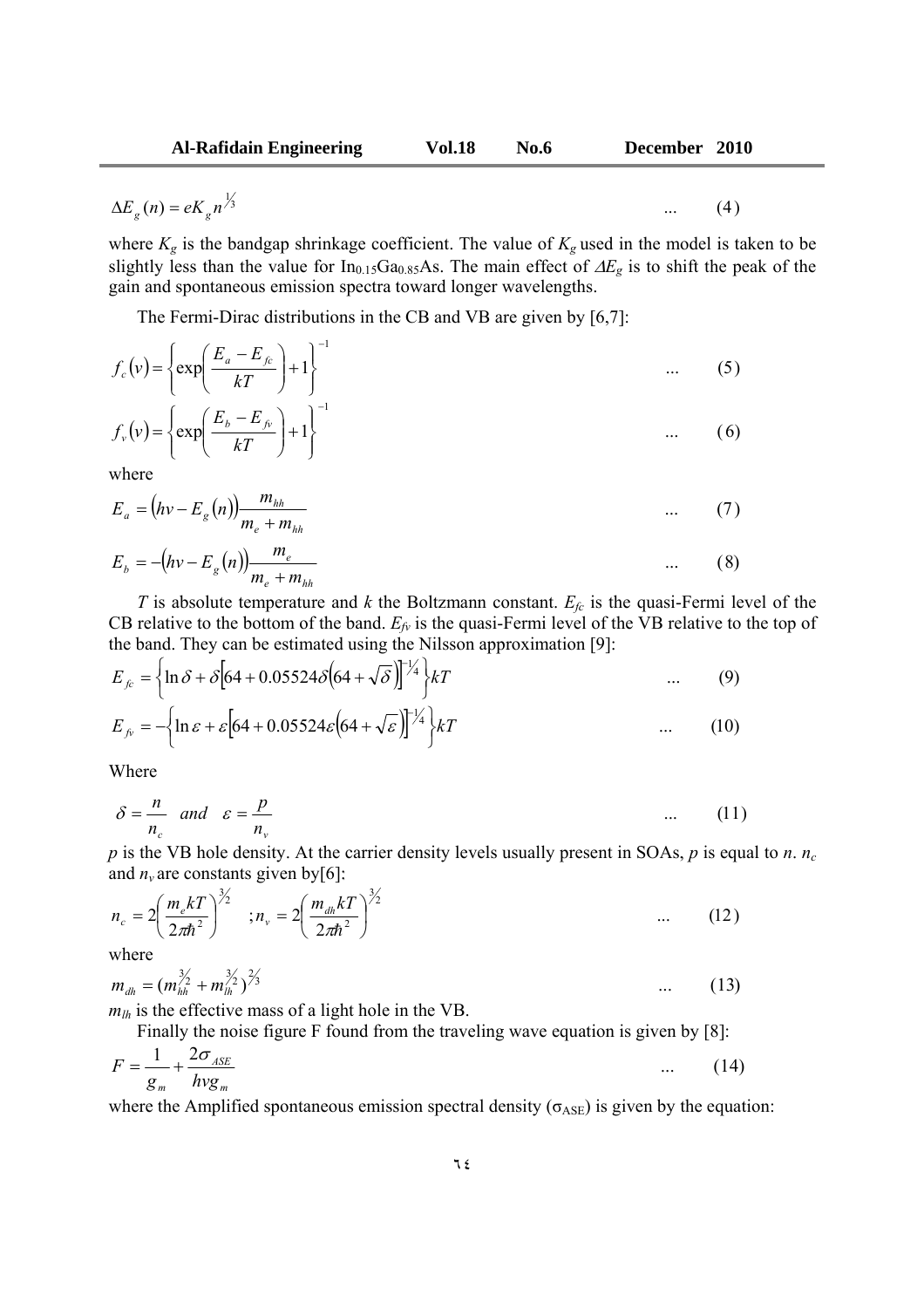$\sigma_{\text{ASE}} = n_{\text{on}} v(g_m - 1)$  (15)

 $\sigma_{\text{ASE}}$  is the amplified spontaneous emission that can be established when the pumping signal is applied to SOA.

For the simulation of suggested SOA, the following table presents the typical value of the SOA parameters.

| <b>Symbol</b>  | Tabic 1. DOTT OCOMICITICAL AND IMARTIAL L'ALAMICICI 9 [0]<br><b>Parameter</b> | Value                     |
|----------------|-------------------------------------------------------------------------------|---------------------------|
|                | Molar fraction of Arsenide in the active region                               | 0.8                       |
| $K_{g}$        | Bandgap shrinkage coefficient                                                 | $0.9\times10^{-10}$ eVm   |
| n <sub>I</sub> | InGaAsP active region refractive index                                        | 3.22                      |
| a              | Bandgap energy quadratic coefficient                                          | 1.35                      |
| B              | Bandgap energy quadratic coefficient                                          | $-0.775$                  |
| $\mathcal{C}$  | Bandgap energy quadratic coefficient                                          | 0.149                     |
| $m_e$          | Effective mass of electron in the CB                                          | $4.1 \times 10^{-32}$ kg  |
| $m_{hh}$       | Effective mass of heavy hole in the VB                                        | $4.19\times10^{-31}$ kg   |
| $m_{hl}$       | Effective mass of light hole in the VB                                        | $5.06 \times 10^{-32}$ kg |
| $n_{sp}$       | Carrier spontaneous density                                                   | 1.5                       |
|                | Baseband frequency.                                                           | <b>50 GHz</b>             |

|  |  |  | <b>Table I: SOA Geometrical and Material Parameters [6]</b> |
|--|--|--|-------------------------------------------------------------|
|--|--|--|-------------------------------------------------------------|

The suggested device of the SOA, is shown in Figure (1) [10].

Figure (2) below summarizes the development outlined above. Starting with the noise figure definition, the specification of noise as intensity noise or equivalently photocurrent noise in an ideal receiver leads to the general noise figure. This general noise figureis valid for either optical domain or electrical domain measurements of the noise figure. At this point, the path for optical measurements diverges from the path for electrical measurements. On the optical measurement path (to the left), the signal-



# **Figure (1): The block diagram of suggested SOA**

spontaneous beat noise figureis easily characterized by measurement of the ASE density, ASE, and signal gain. Along the optoelectronic electrical measurement path (to the right), the noise figureis measured using electrical measurements of excess noise (Se ), the shot-noise density due to the detected signal power Pin (Sshot) and photodetector quantum efficiency(*η*)[8].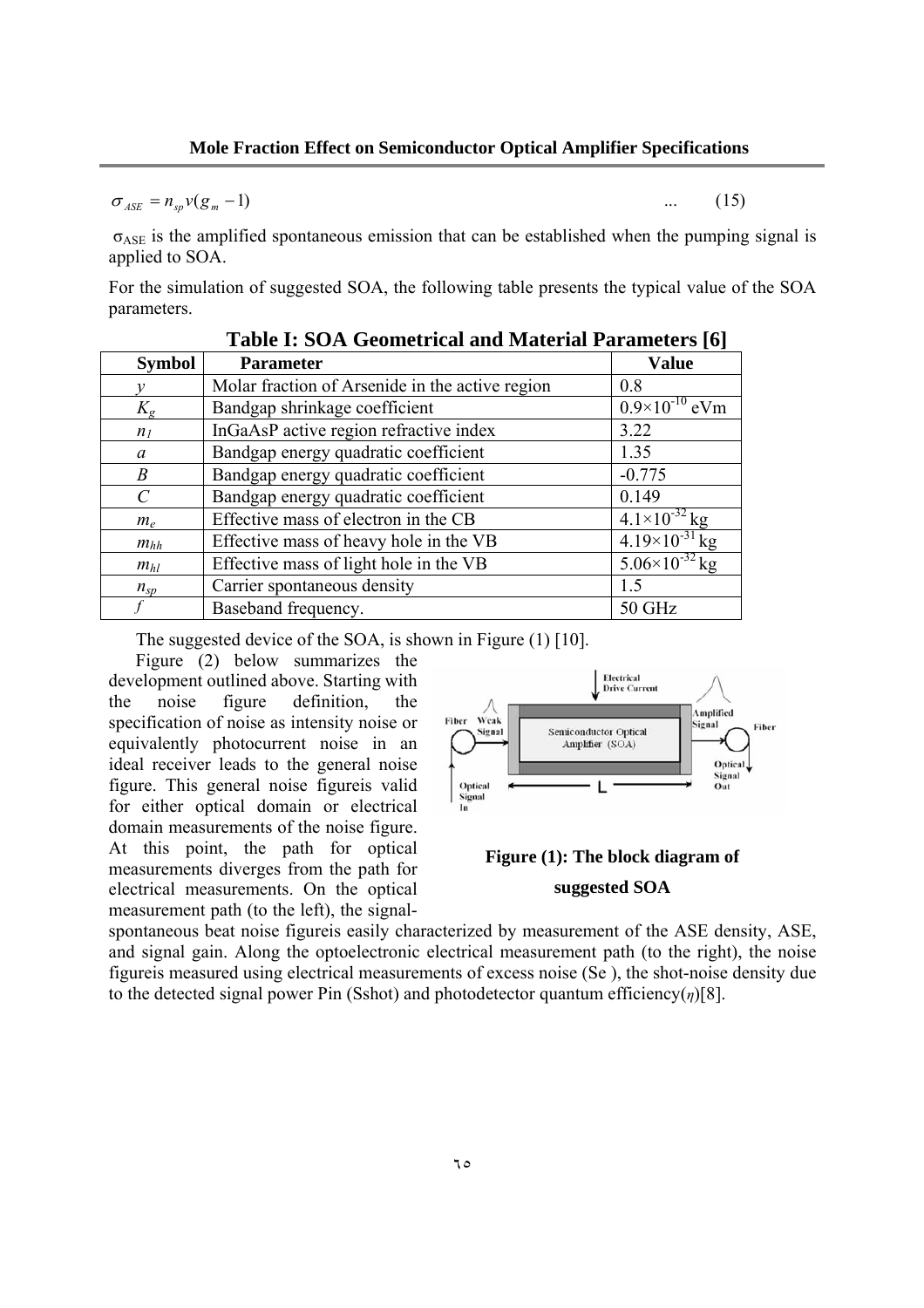

### **Figure (2): The optical and electrical methods of optical noise figure measurement share the same general noise factor.**

# **III. RESULTS AND DISCUSSION**

In order to calculate the noise and the noise figure of SOA, the material gain of the SOA has to be estimated for different mole fractions (y). Figure (3) shows the dependence of the material gain on the wavelength of different values of the mole fraction (y). As can be seen from the figure, the gain reaches its maximum value at definite wavelength. The material gain coefficient of  $InGaAs<sub>v</sub>P<sub>1-v</sub>$ semiconductor optical amplifier according to equation(1) is wavelength dependent and mole fraction. The material gain coefficient of SOA is remarkably affected by the mole fraction through the :

- 1- The variation of energy gap ( c.f. eqn. $(3)$ ).
- 2- The variation of active region refractive index.
- 3- Qusi\_Fermi level separation.

**Figure (3): Gain of SOA plotted as a function of wavelength. The device temperature is taken as 300K, at constant pumping current equals 30 mA.**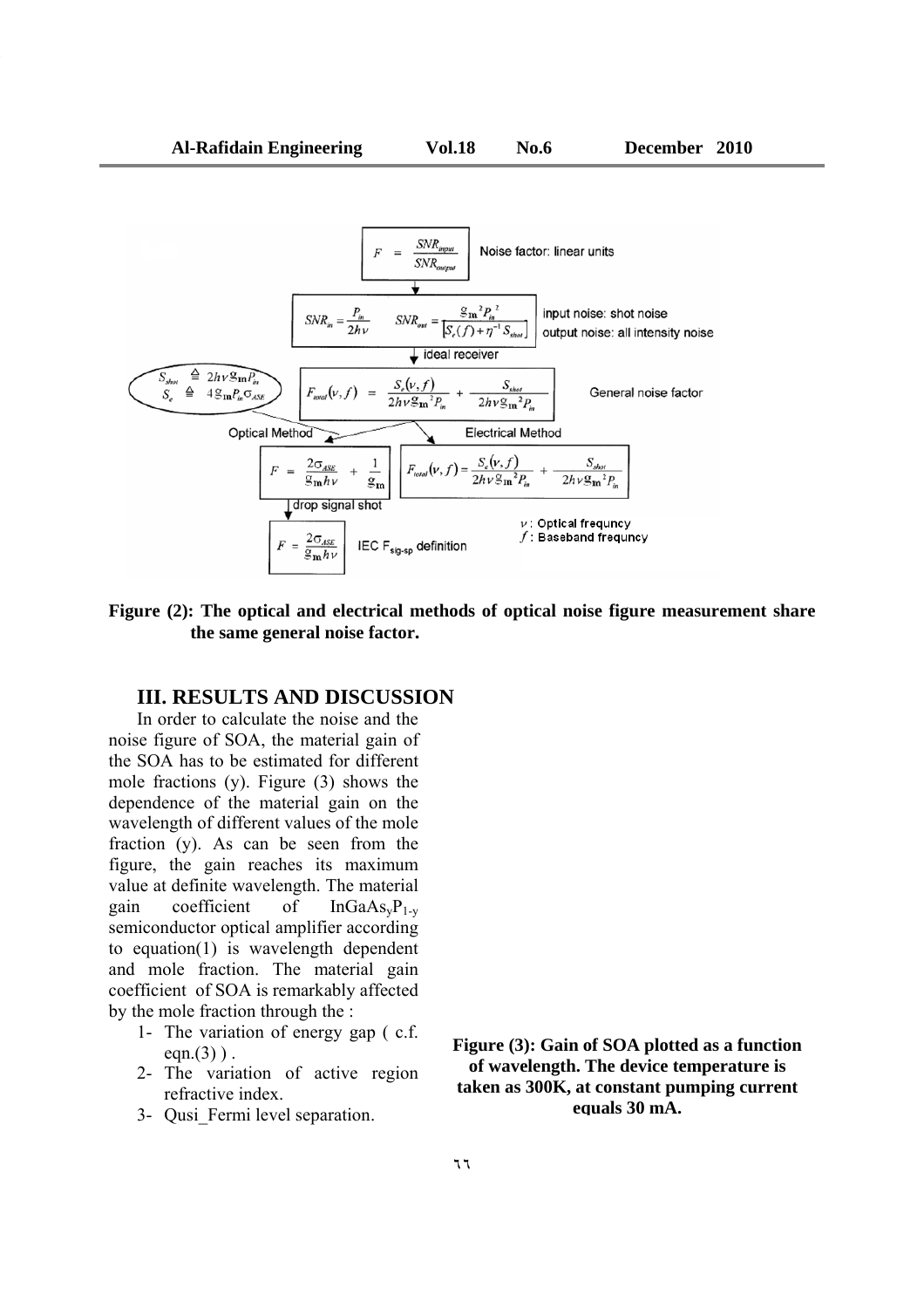All the factors mention in the above equation were kept constant provided that temperature was maintained stable in order to eliminate the energy gap dependence on temperature. The output photon will emerge when the gain exceeds the loss at a photon energy equal to or greater than  $E_g(n)$  as shown in the last term of the equation that is (hv- $E_g(n)$ ) and reaches its maximum value depending on impurity added to the semiconductor as given by quasi Fermi level. This peak value of the gain shifts toward a higher wavelength when the mole fraction is increased.

Also, the variation of gain peak value with the mole fraction is not a linear dependence. In this variation it is very critical for developing a certain SOA for a specified wavelength operation. The gain is often approximated by a polynomial that is a function of photon wavelength and carrier density to carry out good and fast computations [6]. The amount of injected current is fixed at 30 mA.

To study the effect of injected carrier on the material gain of SOA, another simulation is

performed but at a constant value of mole fraction  $(y = 0.8)$ . The gain is calculated for a specified value of injected current of a function of wavelength and then the procedure is repeated again for another current value as shown in figure (4). It is clear from the plot that the gain increase with current is small at a definite wavelength and the peak shift is also negligible. Injected current (a carriers ) on the SOA performance is not very crucial as the current is reached its allowed value for gain producing overcome the internal loss. This gain is linear dependence on carrier above the threshold value.

In order to discuss the small dependence of gain  $(g_m)$  on injected current, referring to carrier(n) is very small  $(n^{1/3})$ .



**Figure (4): Gain of SOA plotted as a function of wavelength. The device temperature I taken as 300K, at constant y equals 0.8.** 

equation(2) and (4), we can see that the energy gap depended on the number of injected

The goal of this estimation is to find the noise figure of the studied SOA. To achieve this goal, the SOA parameters were listed in Table 1 for this calculation. These typical values were used in the Matlab simulation after gain calculation depending on both the wavelength and current. Then the noise figure can then be easily estimated. A noise figure is plotted for different values of the mole fraction as a function of wavelength. The SOA operation in this calculation is for 1.55 µm.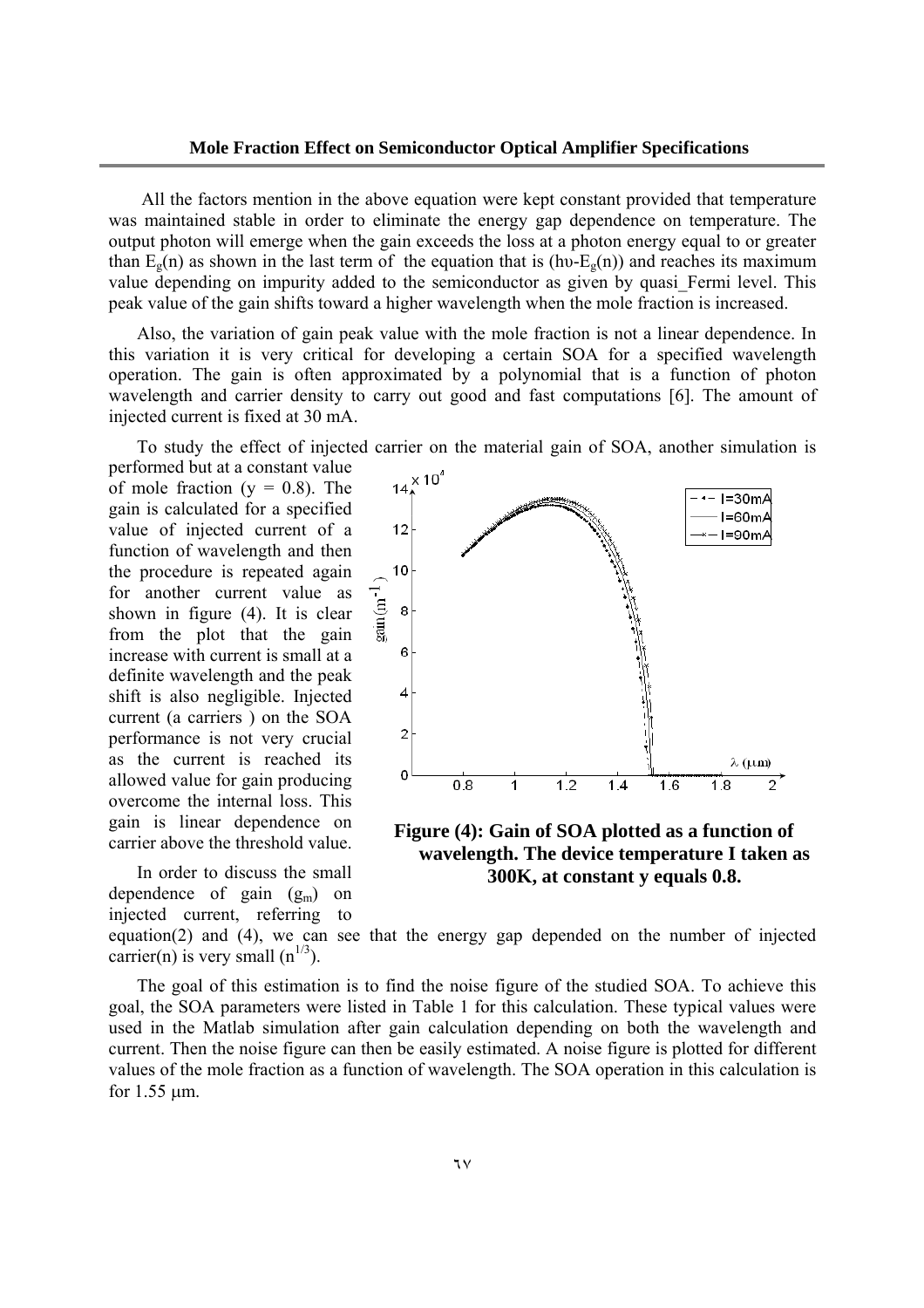value at this wavelength is shown in Figure (5). Besides, the mole fraction dependence (the optimum value of y is 0.8) on the noise figure has many sharp increases at some wavelengths, predicting these wavelengths were not applicable for 3R (reshaping-retimingretransmission) [9]. Noise figure of  $InGaAs<sub>v</sub>P<sub>1-v</sub>$  semiconductor optical amplifier of 1.3µm had shown a pronounced peaks other than the operating wavelength of SOA, noise figure given equation (14) is intrinsically dependent on the gain material ( $g_m$ ) and the factor ( $\sigma_{ASE}$ ) which can be related to the parameters of the SOA. Noise figure which known as (SNR<sub>input</sub>/SNR<sub>output</sub>) is more or less has its effect on the input/output related factor of the



**Figure (5): Noise figure of SOA plotted as a function of wavelength. The device temperature is taken as 300K, at constant pumping current equals 30 mA.** 

SOA. The pronounced peaks of the noise figure had been shifted to longer wavelength when the mole fraction was increased beyond the operating wavelength at an optimum value  $y = 0.8$ .

## **V. CONCLUSIONS**

The SOA of InGaAsP ( $\lambda$ =1.55 µm) has a very crucial dependence on the mole fraction and that is to be taken in to consideration in developing procedure. Current of SOA operation is not very important as the SOA has reached its threshold value. Noise figure of the SOA under investigation should have a very minimum value at the operating wavelength.

### **REFERENCES**

- [1] Karthik Chandrasekar**,** "*Optical Hardware Tradeoffs for All Optical Multicast*", M.Sc. thesis in Computer Engineering, North Carolina State University, Department of Electrical and Computer Engineering (2002).
- [2] Staffan E. Björlin*,* and John E. Bowers*, "Noise Figure of Vertical-Cavity Semiconductor Optical Amplifiers",* IEEE Journal of Quantum Electronics, vol. 38, no. 1, pp. 61-66 January (2002).
- [3] Jian Yao, Jianping Yao, Senior Member, IEEE, Zhichao Deng, and Jian Liu, Member, IEEE, *"Multiwavelength Erbium-Doped Fiber Ring Laser Incorporating an SOA-Based Phase Modulator*". IEEE Photonics Technology Letters, vol. 17, no. 4, April 2005.